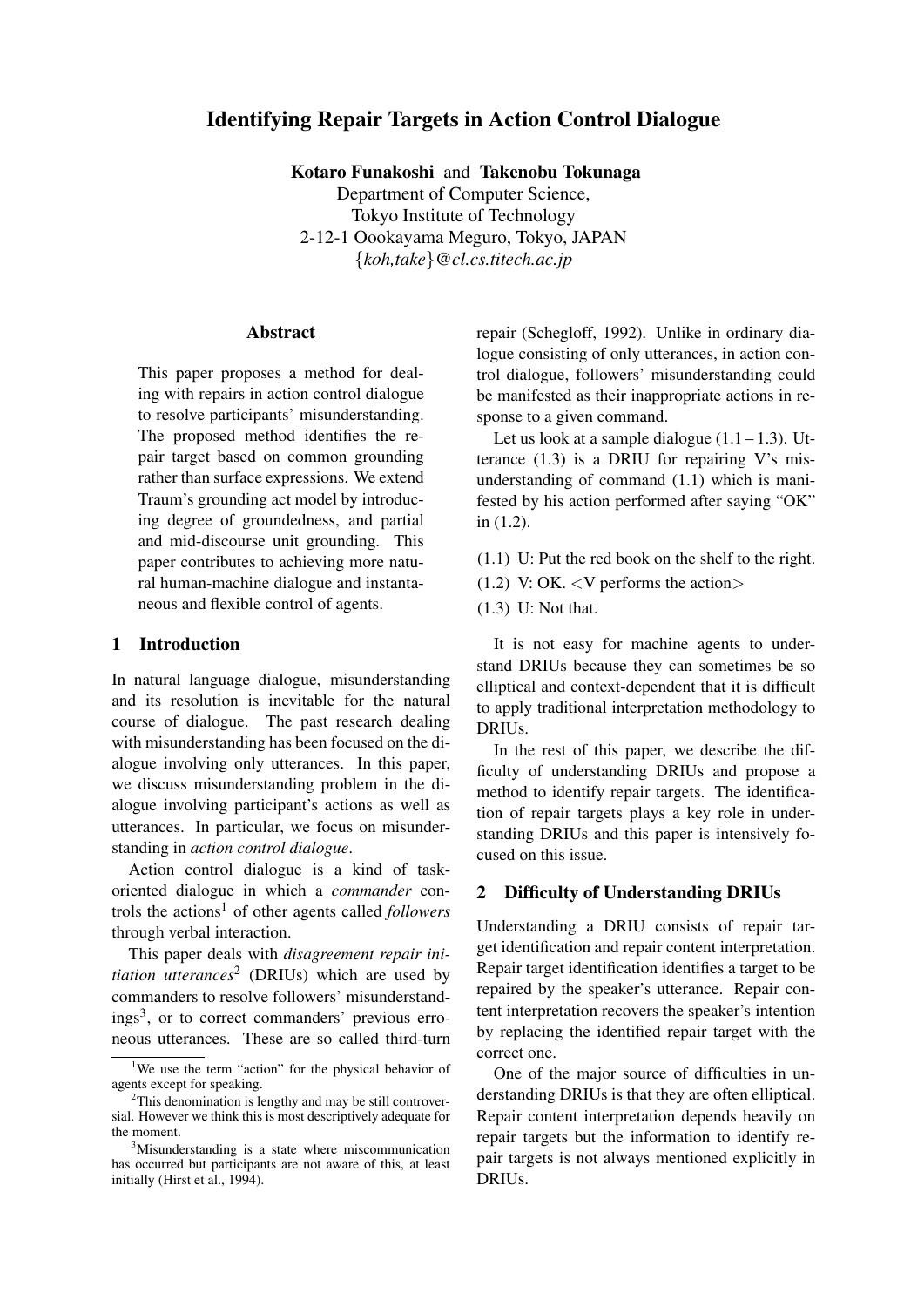Let us look at dialogue  $(1.1 - 1.3)$  again. The DRIU (1.3) indicates that V failed to identify U's intended object in utterance (1.1). However, (1.3) does not explicitly mention the repair target, i.e., either *book* or *shelf* in this case.

The interpretation of (1.3) changes depending on when it is uttered. More specifically, the interpretation depends on the local context and the situation when the DRIU is uttered. If  $(1.3)$  is uttered when V is reaching for a book, it would be natural to consider that  $(1.3)$  is aimed at repairing V's interpretation of "the book". On the other hand, if  $(1.3)$  is uttered when V is putting the book on a shelf, it would be natural to consider that (1.3) is aimed at repairing V's interpretation of "the shelf to the right".

Assume that U uttered (1.3) when V was putting a book in his hand on a shelf, how can V identify the repair target as *shelf* instead of *book*? This paper explains this problem on the basis of common grounding (Traum, 1994; Clark, 1996). Common grounding or shortly grounding is the process of building mutual belief among a speaker and hearers through dialogue. Note that in action control dialogue, we need to take into account not only utterances but also followers' actions. To identify repair targets, we keep track of states of grounding by treating followers' actions as grounding acts (see Section 3). Suppose V is placing a book in his hand on a shelf. At this moment, V's interpretation of "the book" in (1.1) has been already grounded, since U did not utter any DRIU when V was taking the book. This leads to the interpretation that the repair target of (1.1) is *shelf* rather than already grounded *book*.

# **3 Grounding**

This section briefly reviews the grounding acts model (Traum, 1994) which we adopted in our framework. We will extend the grounding act model by introducing degree of groundedness that have a quaternary distinction instead of the original binary distinction. The notions of partial grounding and mid-discourse unit grounding are also introduced for dealing with action control dialogue.

### **3.1 Grounding Acts Model**

The grounding acts model is a finite state transition model to dynamically compute the state of grounding in a dialogue from the viewpoint of each participant.

This theory models the process of grounding with a theoretical construct, namely the *discourse unit* (DU). A DU is a sequence of *utterance units* (UUs) assigned *grounding acts* (GAs). Each UU in a dialogue has at least one GA, except fillers or several cue phrases, which are considered useful for turn taking but not for grounding. Each DU has an *initiator* (I) who opened it, and other participants of that DU are called *responders* (R).

Each DU is in one of seven states listed in Table 1 at a time. Given one of GAs shown in Table 2 as an input, the state of DU changes according to the current state and the input. A DU starts with a transition from initial state S to state 1, and finishes at state F or D. DUs in state F are regarded as grounded.

Analysis of the grounding process for a sample dialogue is illustrated in Figure 1. Speaker B can not understand the first utterance by speaker A and requests a repair (ReqRep-R) with his utterance. Responding to this request, A makes a repair (Repair-I). Finally, B acknowledges to show he has understood the first utterance and the discourse unit reaches the final state, i.e., state F.

| State | Description                         |
|-------|-------------------------------------|
| S     | Initial state                       |
|       | Ongoing                             |
| 2     | Requested a repair by a responder   |
| 3     | Repaired by a responder             |
| 4     | Requested a repair by the initiator |
| F     | Finished                            |
|       | Canceled                            |

Table 1: DU states

| Grounding act | Description                        |
|---------------|------------------------------------|
| Initiate      | Begin a new DU                     |
| Continue      | Add related content                |
| Ack           | Present evidences of understanding |
| Repair        | Correct misunderstanding           |
| ReqRepair     | Request a repair act               |
| ReqAck        | Request an acknowledge act         |
| Cancel        | Abandon the DU                     |

Table 2: Grounding acts

| Ш                                | DU1                  |  |
|----------------------------------|----------------------|--|
| A : Can I speak to Jim Johnstone | $Init-I$             |  |
| please?                          |                      |  |
| B: Senior?                       |                      |  |
| A: Yes                           | ReqRep-R<br>Repair-I |  |
| $B \cdot Yes$                    | $Ack - R$            |  |

Figure 1: An example of grounding (Ishizaki and Den, 2001)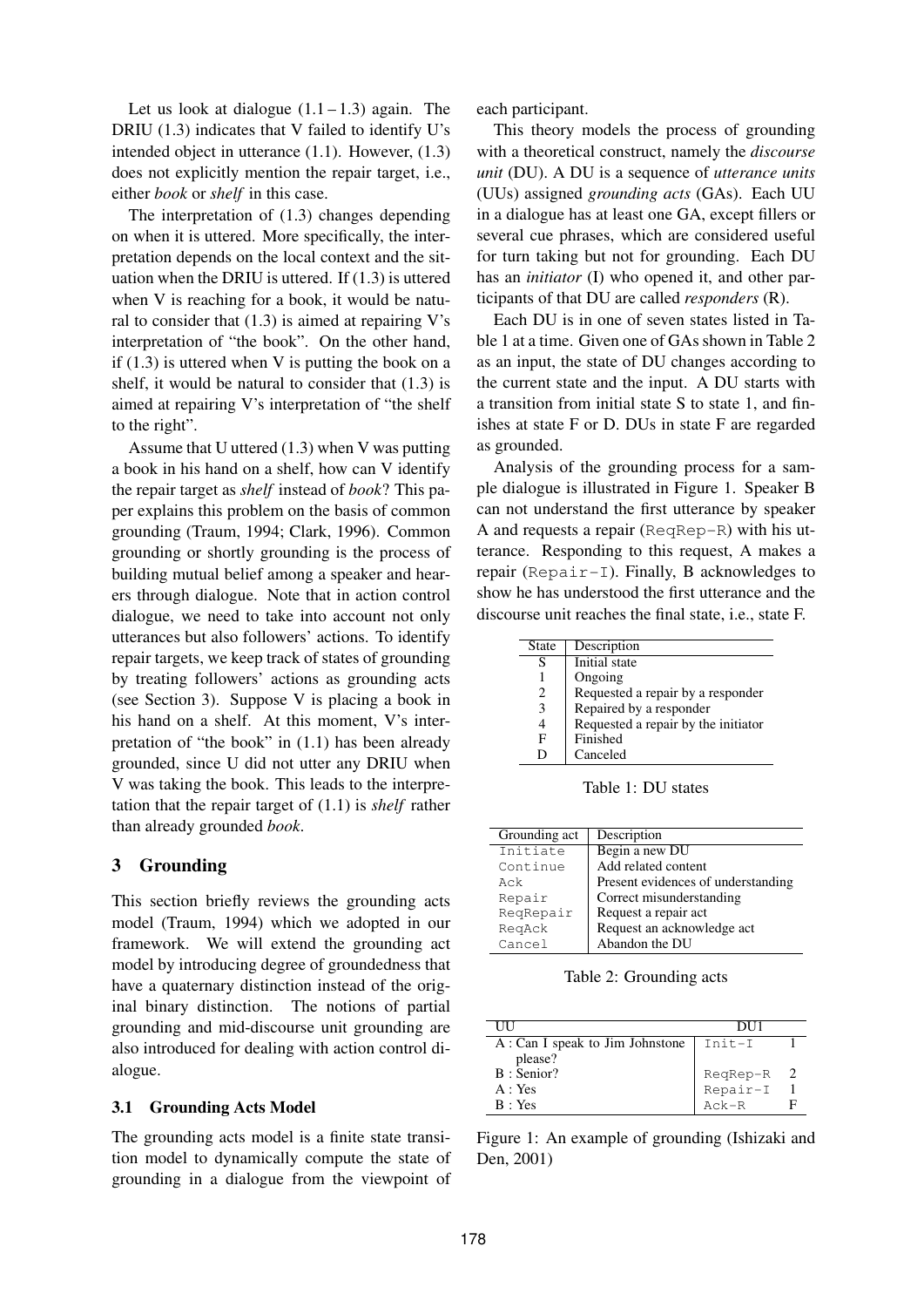## **3.2 Degree of Groundedness and Evidence Intensity**

As Traum admitted, the binary distinction between grounded and ungrounded in the grounding acts model is an *oversimplification* (Traum, 1999). Repair target identification requires more finely defined degree of groundedness. The reason for this will be elucidated in Section 5.

Here, we will define the four levels of evidence intensity and equate these with degrees of groundedness, i.e., if an utterance is grounded with evidence of level  $N$  intensity, the degree of groundedness of the utterance is regarded as level N.

(2) Levels of evidence intensity

Level 0: No evidence (i.e., not grounded).

- **Level 1:** The evidence shows that the responder thinks he understood the utterance. However, it does not necessarily mean that the responder understood it correctly. E.g., the acknowledgment "OK" in response to the request "turn to the right."
- **Level 2:** The evidence shows that the responder (partially) succeeded in transferring surface level information. It does not yet ensure that the interpretation of the surface information is correct. E.g., the repetition "to the right" in response to the request "turn to the right."
- **Level 3:** The evidence shows that the responder succeeded in interpretation. E.g., turning to the right as the speaker intended in response to the request "turn to the right."

### **3.3 Partial and mid-DU Grounding**

In Traum's grounding model, the content of a DU is uniformly grounded. However, things in the same DU should be more finely grounded at various levels individually. For example, if one acknowledged by saying "to the right" in response to the command "put the red chair to the right of the table", *to the right of* should be regarded as grounded at Level 2 even though other parts of the request are grounded at Level 1.

In addition, in Traum's model, the content of a DU is grounded all at once when the DU reaches the final state, F. However, some elements in a DU can be grounded even though the DU has not yet reached state F. For example, if one requested a repair as "to the right of what?" in response to the command "put the red chair to the right of the table", *to the right of* should be regarded as grounded at level 2 even though *table* has not yet been grounded.

Although Traum admitted these problems existed in his model, he retained it for the sake of simplicity. However, such partial and mid-DU grounding is necessary to identify repair targets. We will describe the usage of these devices to identify repair targets in Section 5. In brief, when a level 3 evidence is presented by the follower and negative feedback (i.e., DRIUs) is not provided by the commander, only propositions supported by the evidence are considered to be grounded even though the DU has not yet reached state F.

#### **4 Treatment of Actions in Dialogue**

In general, past work on discourse has targeted dialogue consisting of only utterances, or has considered actions as subsidiary elements. In contrast, this paper targets action control dialogue, where actions are considered to be primary elements of dialogue as well as utterances.

Two issues have to be mentioned for handling action control dialogue in the conventional sequential representation as in Figure 1. We will introduce assumptions (3) and (4) as shown below.

#### **Overlap between utterances and actions**

Actions in dialogue do not generally obey turn allocation rules as Clark pointed out (Clark, 1996). In human-human action control dialogue, followers often start actions in the middle of a commander's utterance. This makes it difficult to analyze discourse in sequential representation. Given this fact, we impose the three assumptions on followers as shown in (3) so that followers' actions will not overlap the utterances of commanders. These requirements are not unreasonable as long as followers are machine agents.

- (3) Assumptions on follower's actions
	- (a) The follower will not commence action until turn taking is allowed.
	- (b) The follower immediately stops the action when the commander interrupts him.
	- (c) The follower will not make action as primary elements while speaking. <sup>4</sup>

<sup>&</sup>lt;sup>4</sup>We regard gestures such as pointing as secondary ele-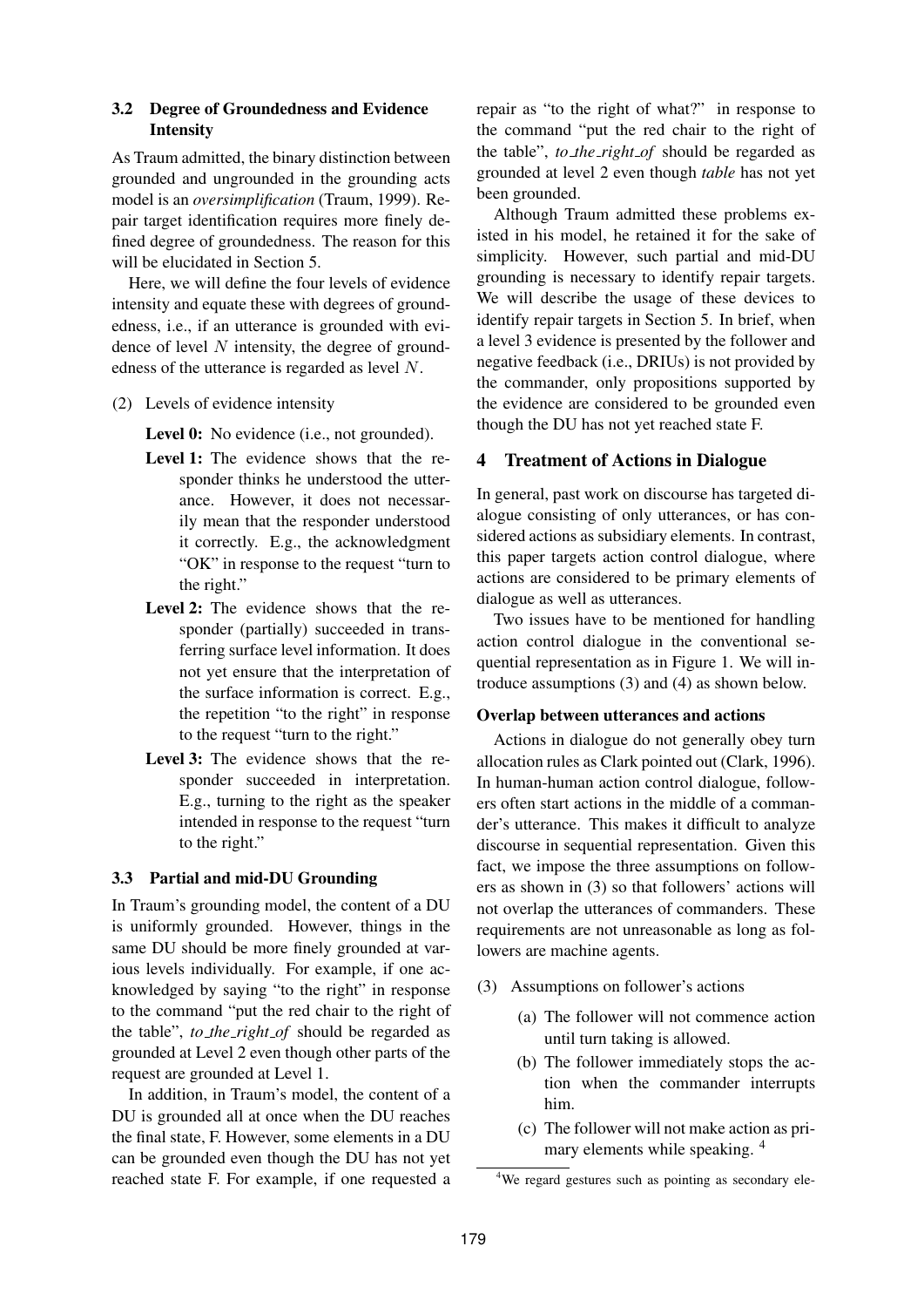#### **Hierarchy of actions**

An action can be composed of several subactions, thus has a hierarchical structure. For example, making tea is composed of boiling the water, preparing the tea pot, putting tea leaves in the pot, and pouring the boiled water into it, and so on. To analyze actions in dialogue as well as utterances in the traditional way, a unit of analysis should be determined. We assume that there is a certain granularity of action that human can recognize as primitive. These actions would correspond to basic verbs common to humans such as "walk", "grasp", "look", etc.We call these actions *fundamental actions* and consider them as UUs in action control dialogue.

(4) Assumptions on fundamental actions In the hierarchy of actions, there is a certain level consisting of fundamental actions that human can commonly recognize as primitives. Fundamental actions can be treated as units of primary presentations in an analogy with utterance units .

#### **5 Repair Target Identification**

In this section, we will discuss how to identify the repair target of a DRIU based on the notion of grounding. The following discussion is from the viewpoint of the follower.

Let us look at a sample dialogue  $(5.1 - 5.5)$ , where U is the commander and V is the follower. The annotation  $Ack_1-R:Fi$  in (5.2) means that (5.2) has grounding act Ack by the responder (R) for DU1 and the grounding act made DU1 enter state F. The angle bracketed descriptions in (5.3) and (5.4) indicate the fundamental actions by V.

Note that thanks to assumption (4) in Section 4, a fundamental action itself can be considered as a UU even though the action is performed without any utterances.

- (5.1) U: Put the red ball on the left box.  $(\text{Init}_1 \text{I}:1)$
- $(5.2)$  V: Sure.  $(Ack_1-R:F)$
- (5.3) V: <V grasps the ball>  $(\text{Init}_2 \text{I}:l)$
- (5.4) V:  $\langle V \rangle$  moves the ball  $\langle$  Cont<sub>2</sub>-I:1)
- $(5.5)$  U: Not that. (Repair<sub>1</sub>-R:3)

The semantic content of  $(5.1)$  can be represented as a set of propositions as shown in (6).

- (6)  $\alpha$  = Request(U, V, Put(#Agt1, #Obj1, #Dst1))
	- (a) speechActType $(\alpha)$ =Request
	- (b) presenter( $\alpha$ )=U
	- (c) addressee( $\alpha$ )=V
	- (d) actionType(content( $\alpha$ ))=Put
	- (e) agent(content( $\alpha$ ))=#Agt1, referent(#Agt1)=V
	- (f) object(content( $\alpha$ ))=#Obj1, referent(#Obj1)=Ball1
	- (g) destination(content( $\alpha$ ))=#Dst1, referent(#Dst1)=Box1

 $\alpha$  represents the entire content of (5.1). Symbols beginning with a lower case letter are function symbols. For example, (6a) means the speech act type for  $\alpha$  is "Request". Symbols beginning with an upper case letter are constants. "Request" is the name of a speech act type and "Move" is that of fundamental action respectively. U and V represents dialogue participants and "Ball1" represents an entity in the world. Symbols beginning with # are notional entities introduced in the discourse and are called discourse referents. A discourse referent represents something referred to linguistically. During a dialogue, we need to connect discourse referents to entities in the world, but in the middle of the dialogue, some discourse referents might be left unconnected. As a result we can talk about entities that we do not know. However, when one takes some actions on a discourse referent, he must identify the entity in the world (e.g., an object or a location) corresponding to the discourse referent. Many problems in action control dialogue are caused by misidentifying entities in the world.

Follower V interprets (5.1) to obtain (6), and prepares an action plan (7) to achieve "Put(#Agt1, #Obj1, #Dst1)". Plan (7) is executed downward from the top.

(7) Plan for Put(#Agt1, #Obj1, #Dst1)

Grasp(#Agt1, #Obj1), Move(#Agt1, #Obj1, #Dst1), Release(#Agt1, #Obj1)

Here,  $(5.1 - 5.5)$  are reformulated as in  $(8.1 -$ 8.5). "Perform" represents performing the action.

- (8.1) U: Request(U, V, Put(#Agt1, #Obj1, #Dst1))
- (8.2) V: Accept(V, U,  $\alpha$ )
- $(8.3)$  V: Perform $(V, U, Grasp(\#Agt1, \#Obj1))$

ments when they are presented in parallel with speech. Therefore, this constraint does not apply to them.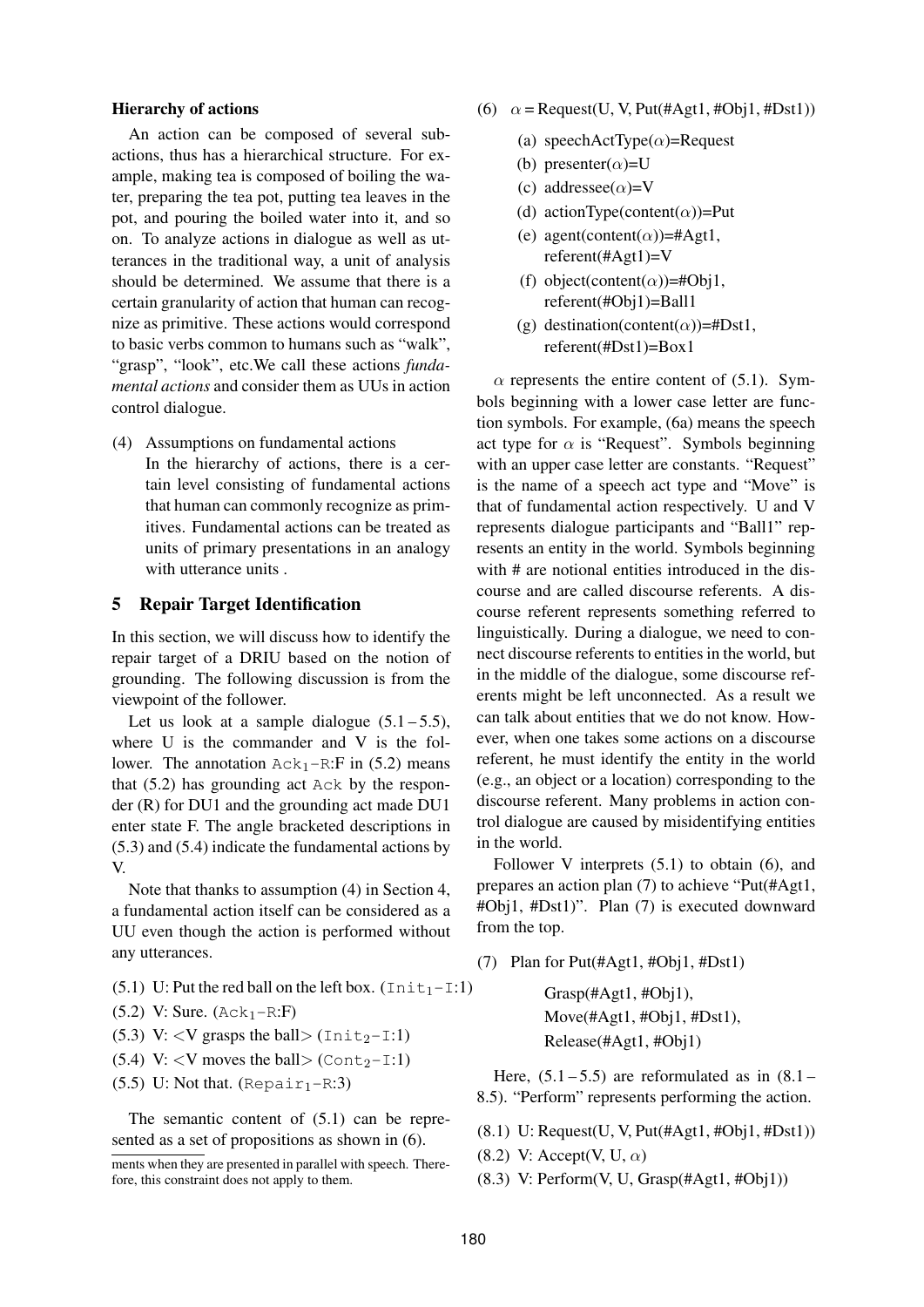$(8.5)$  U: Inform $(U, V, \text{incorrect}(X))$ 

To understand DRIU (5.5), i.e., (8.5), follower V has to identify repair target X in (8.5) referred to as "that" in (5.5). In this case, the repair target of (5.5) X is "the left box", i.e.,  $\text{\#Dst1.}^5$  However, the pronoun "that" cannot be resolved by anaphora resolution only using textual information.

We treat propositions, or bindings of variables and values, such as  $(6a-6g)$ , as the minimum granularity of grounding because the identification of repair targets requires that granularity. We then make the following assumptions concerning repair target identification.

- (9) Assumptions on repair target identification
	- (a) Locality of elliptical DRIUs: The target of an elliptical DRIU that interrupted the follower's action is a proposition that is given an evidence of understanding by the interrupted action.
	- (b) Instancy of error detection: A dialogue participant observes his dialogue constantly and actions presenting strong evidence (Level 3). Thus, when there is an error, the commander detects it immediately once an action related to that error occurs.
	- (c) Instancy of repairs: If an error is found, the commander immediately interrupts the dialogue and initiates a repair against it.
	- (d) Lack of negative evidence as positive evidence: The follower can determine that his interpretation is correct if the commander does not initiates a repair against the follower's action related to the interpretation.
	- (e) Priority of repair targets: If there are several possible repair targets, the least grounded one is chosen.

(9a) assumes that a DRIU can only be elliptical when it presupposes the use of local context to identify its target. It also predicts that if the target of a repair is neither local nor accessible within local information, the DRIU will not be elliptical depending on local context but contain explicit and

(8.4) V: Perform(V, U, Move(#Agt1, #Obj1, #Dst1)) sufficient information to identify the target. (9b) and (9c) enable (9a).

> Nakano *et al.* (2003) experimentally confirmed that we observe negative responses as well as positive responses in the process of grounding. According to their observations, speakers continue dialogues if negative responses are not found even when positive responses are not found. This evidence supports (9d).

> An intuitive rationale for (9e) is that an issue with less proof would more probably be wrong than one with more proof.

> Now let us go through (8.2) to (8.5) again according to the assumptions in (9). First,  $\alpha$  is grounded at intensity level 1 by (8.2). Second, V executes Grasp(#Agt1, #Obj1) at (8.3). Because V does not observe any negative response from U even after this action is completed, V considers that the interpretations of #Agt1 and #Obj1 have been confirmed and grounded at intensity level 3 according to (9d) (this is the partial and mid-DU grounding mentioned in Section 3.3). After initiating Move(#Agt1, #Obj1, #Dst1), V is interrupted by commander U with (8.5) in the middle of the action.

> V interprets elliptical DRIU (5.5) as "Inform(S, T, incorrect $(X)$ )", but he cannot identify repair target X. He tries to identify this from the discourse state or context. According to (9a), V assumes that the repair target is a proposition that its interpretation is demonstrated by interrupted action (8.4). Due to the nature of the word "that", V knows that possible candidates are not types of action or the speech act but discourse referents #Agt1, #Obj1 and #Dst1<sup>6</sup>. Here, #Agt1 and #Obj1 have been grounded at intensity level 3 by the completion of (8.3). Now, (9e) tells V that the repair target is #Dst1, which has only been grounded at intensity level  $1^7$ .

> (10) below summarizes the method of repair target identification based on the assumptions in (9).

#### (10) Repair target identification

 $5$ We assume that there is a sufficiently long interval between the initiations of (5.4) and (5.5).

<sup>&</sup>lt;sup>6</sup>We have consistently assumed Japanese dialogues in this paper although examples have been translated into English. "That" is originally the pronoun "*sotti*" in Japanese, which can only refer to objects, locations, or directions, but cannot refer to actions.

<sup>&</sup>lt;sup>7</sup>There are two propositions concerned with  $#Dist1$ : destination(content( $\alpha$ )) = #Dst1 and referent(#Dst1) = Box1. However if dest(content( $\alpha$ )) = #Dst1 is not correct, this means that V grammatically misinterpreted (8.1). It seems hard to imagine for participants speaking in their mother tongue and thus one can exclude dest(content( $\alpha$ )) = #Dst1 from the candidates of the repair target.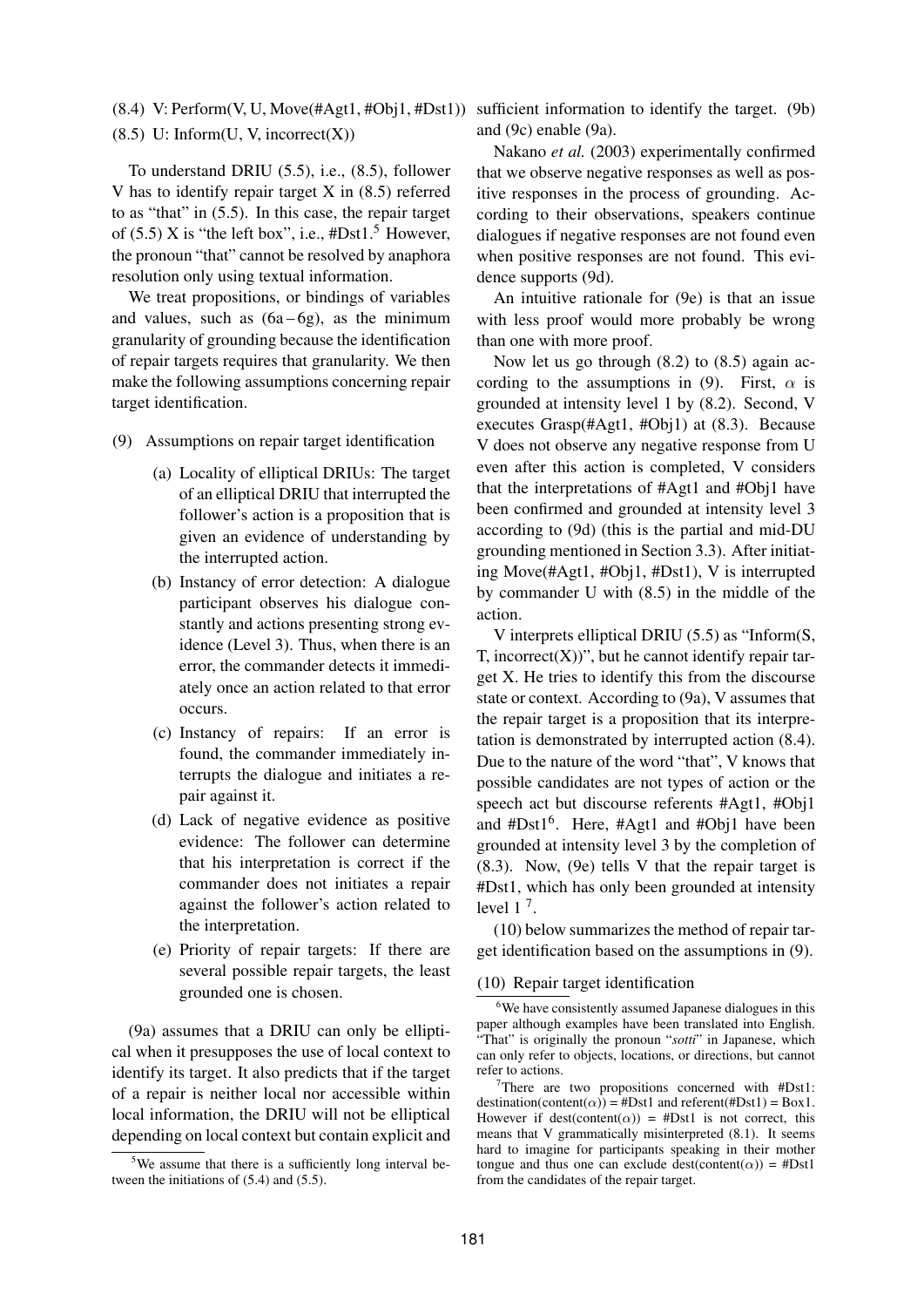- (a) Specify the possible types of the repair target from the linguistic expression.
- (b) List the candidates matching the types determined in (10a) from the latest presented content.
- (c) Rank candidates based on groundedness according to (9e) and choose the top ranking one.

#### **Dependencies between Parameters**

The follower prepares an action plan to achieve the commander's command as in plan (7). Here, the planned actions can contain parameters not directly corresponding to the propositions given by the commander. Sometimes a selected parameter by using (10) is not the true target but the dependent of the target. Agents must retrieve the true target by recognizing dependencies of parameters.

For example, assume a situation where objects are not within the follower's reach as shown in Figure 2. Then, the commander issues command (6) to the follower (Agent1 in Figure 2) and he prepares an action plan (11).

(11) Agent1's plan (partial) for (6) in Figure 2.

Walk(#Agt1, #Dst1), Grasp(#Agt1, #Obj1), . . .

The first Walk is a prerequisite action for Grasp and #Dst1 depends on #Obj1. In this case, if referent(#Obj1) is Object1 then referent(#Dst1) is Position1, or if referent(#Obj1) is Object2 then referent(#Dst1) is Position2. Now, assume that the commander intends referent(#Obj1) to be Object2 with (6), but the follower interprets this as refer $ent(\text{\#Obj1}) = Object1$  (i.e., referent( $\text{\#Dist1}) = Po$ sition1) and performs Walk(#Agt1, #Dst1). The commander then observes the follower moving toward a direction different from his expectation and infers the follower has misunderstood the target object. He, then, interrupts the follower with the utterance "not that" at the timing illustrated in Figure 3. Because (10c) chooses #Dst2 as the repair target, the follower must be aware of the dependencies between parameters #Dst1 and #Obj1 to notice his misidentification of #Obj1.

# **6 Implementation and Some Problems**

We implemented the repair target identification method described in Section 5 into our prototype



Figure 2: Situation with dependent parameters



Figure 3: Dependency between parameters

dialogue system (Figure 4). The dialogue system has animated humanoid agents in its visualized 3D virtual world. Users can command the agent by speech to move around and relocate objects.



Figure 4: Snapshot of the dialogue system

Because our domain is rather small, current possible repair targets are agents, objects and goals of actions. According to the qualitative evaluation of the system through interaction with several subjects, most of the repair targets were correctly identified by the proposed method described in Section 5. However, through the evaluation, we found several important problems to be solved as below.

### **6.1 Feedback Delay**

In a dialogue where participants are paying attention to each other, the lack of negative feedback can be considered as positive evidence (see (9d)). However, it is not clear how long the system needs to wait to consider the lack of negative feedback as positive evidence. In some cases, it will be not appropriate to consider the lack of negative feedback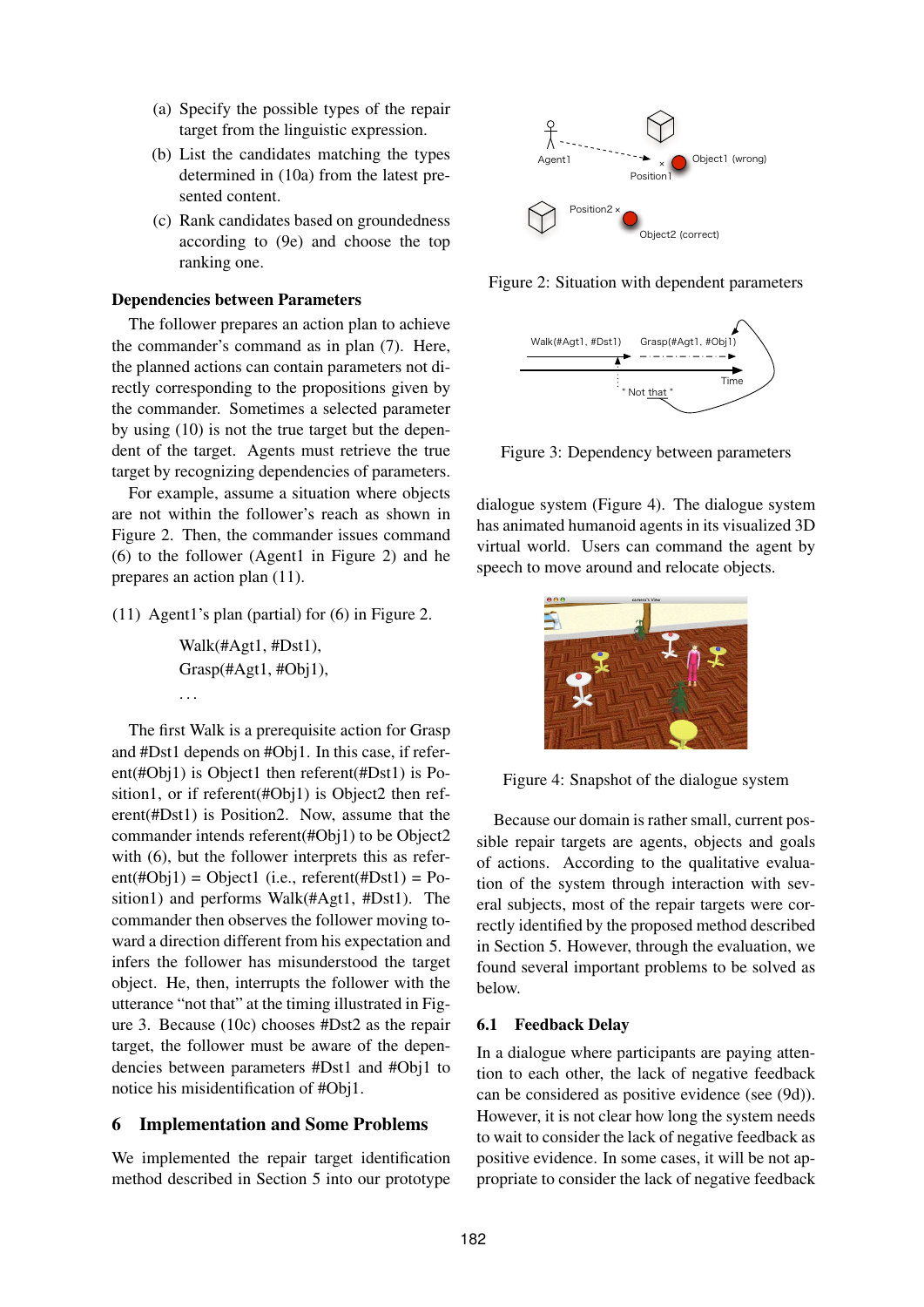as positive evidence immediately after an action has been completed. Non-linguistic information such as nodding and gazing should be taken into consideration to resolve this problem as (Nakano et al., 2003) proposed.

Positive feedback is also affected by delay. When one receives feedback shortly after an action is completed and begins the next action, it may be difficult to determine whether the feedback is directed to the completed action or to the just started action.

# **6.2 Visibility of Actions**

The visibility of followers' actions must be considered. If the commander cannot observe the follower's action due to environmental conditions, the lack of negative feedback cannot be positive evidence for grounding.

For example, assume the command "bring me a big red cup from the next room" is given and assume that the commander cannot see the inside of the next room. Because the follower's fundamental action of taking a cup in the next room is invisible to the commander, it cannot be grounded at that time. They have to wait for the return of the follower with a cup.

# **6.3 Time-dependency of Grounding**

Utterances are generally regarded as points on the time-line in dialogue processing. However, this approximation cannot be applied to actions. One action can present evidences for multiple propositions but it will present these evidences at considerably different time. This affects repair target identification.

Let us look at an action Walk(#Agt, #Dst), where agent #Agt walks to destination #Dst. This action will present evidence for "who is the intended agent (#Agt)" at the beginning. However, the evidence for "where is the intended position (#Dst)" will require the action to be completed. However, if the position intended by the follower is in a completely different direction from the one intended by the commander, his misunderstanding will be evident at a fairly early stage of the action.

# **6.4 Differences in Evidence Intensities between Actions**

Evidence intensities vary depending on the characteristics of actions. Although the symbolic description of actions such as (12) and (13) does not explicitly represent differences in intensity, there

is a significant difference between (12) where #Agent looks at #Object at a distance, and (13) where #Agent directly contacts #Object. Agents must recognize these differences to conform with human recognition and share the same state of grounding with participants.

- (12) LookAt(#Agent, #Object)
- (13) Grasp(#Agent, #Object)

# **6.5 Other Factors of Confidence in Understanding**

Performing action can provide strong evidence of understanding and such evidence enables participants to have strong confidence in understanding. However, other factors such as linguistic constraints (not limited to surface information) and plan/goal inference can provide confidence in understanding without grounding. Such factors of confidence also must be incorporated to explain some repairs.

Let us see a sample dialogue below, and assume that follower V missed the word *red* in (14.3).

- (14.1) U: Get the white ball in front of the table.
- $(14.2)$  V: OK. < V takes a white ball >
- (14.3) U: Put it on the (red) table.
- $(14.4)$  V: Sure.  $\langle$ V puts the white ball holding in his hand on a *non-red* table>
- (14.5) U: I said red.

When commander U repairs V's misunderstanding by (14.5), V cannot correctly decide that the repair target is not "it" but "the (red) table" in (14.3) by using the proposed method, because the referent of "it" had already been in V's hand and no explicit action choosing a ball was performed after (14.3). However, in such a situation we seem to readily doubt misunderstanding of "the table" because of strong confidence in understanding of "it" that comes from outside of grounding process. Hence, we need a unified model of confidence in understanding that can map different sources of confidence into one dimension. Such a model is also useful for clarification management of dialogue systems.

# **7 Discussion**

# **7.1 Advantage of Proposed Method**

The method of repair target identification proposed in this paper less relies on surface information to identify targets. This is advantageous